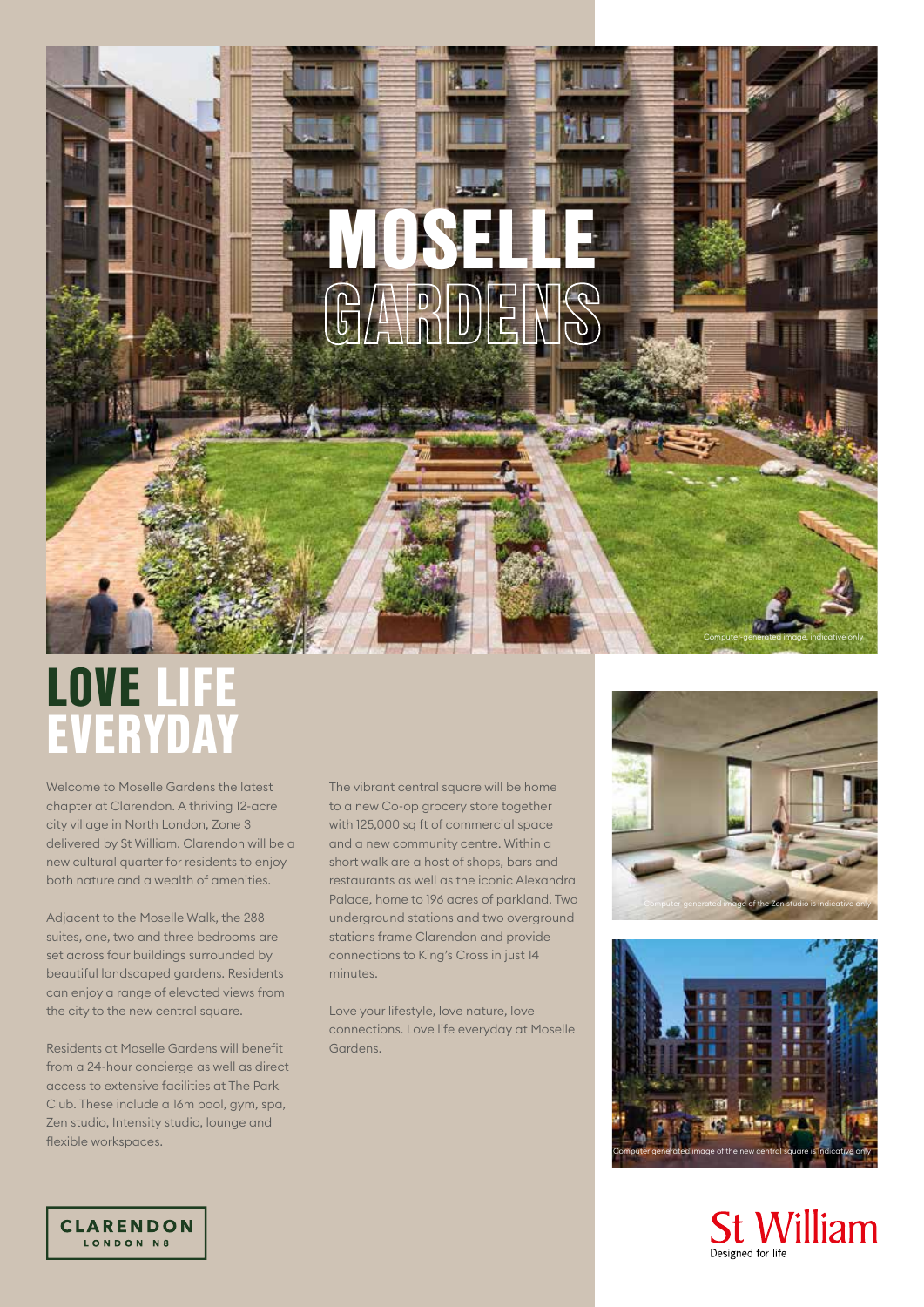

# APARTMENT MIX

First Release: Azure Mansions

|               | Quantity | Size (Sq. Ft.) |
|---------------|----------|----------------|
| <b>Suites</b> | 16       | 426 - 428      |
| 1 Bed         | 12       | 540 - 623      |
| 2 Bed         | 27       | 686 - 862      |



# THE DEVELOPMENT

Clarendon incorporates five acres of open space, including a one acre park incorporating a beautiful water feature, and public parklets for residents to live, work and play.

Well-being is fundamental to life at Moselle Gardens, from the wealth of green spaces in the public parks and private gardens to direct access to the Park Club.

The Park Club is an exclusive series of rooms created specifically for the residents' facilities include gymnasium and residents' lounge. A swimming pool, spa, steam room, sauna, Zen studio, Intensity studio, pantry, phone booths, flexible working rooms for meetings and dining.

Clarendon Yards is a temporary/meanwhile hub for socialising, creative spaces, new businesses and flavour in the northern quarter.

### THE DEVELOPER

St William is a joint venture between the Berkeley Group and National Grid. Our vision is to develop sites that have been closed to the public for decades and reconnect them to the community.

We want the places built by St William to be renowned for the quality of their landscape and the open space. The term 'landscape' comes from two words meaning 'to shape a place where people belong'.

The idea that inspires our approach is the space between buildings where you can create a community and somewhere that is sociable, sustainable and safe.

Backed by the strength and expertise of National Grid and the Berkeley Group, St William will regenerate sites at the heart of communities across London and the South of England, creating homes for people to enjoy.

### LOCATION

Hornsey and Wood Green, London

### LOCAL AUTHORITY

London Borough of Haringey

### **TENURE**

999-year lease

### **ARCHITECTS**

Shepherd Robson: Cavendish House: E1 Chapman House: E2 Dovecote House: E3

Pollard Thomas Edwards: Azure Mansions: D3

### LANDSCAPE ARCHITECTS

LDA Design

### INTERIOR DESIGN

Arney Fender Katsalidis

### WARRANTY

2 years under St William and 10 year NHBC warranty

### **COMPLETION**

Azure Mansions: September 2023 – February 2024 Cavendish House: Q1 2024 – Q2 2024 Chapman House: Q1 2025 – Q2 2025 Dovecote House: Q3 2024 – Q4 2024

Full residents facilities known as "Park Club" completion from Q3 2024

### PARKING

There are a limited number of parking spaces allocated for Phase 3.

Please speak to a sales consultant for more information on parking.

Planning application number: HGY/2017/3117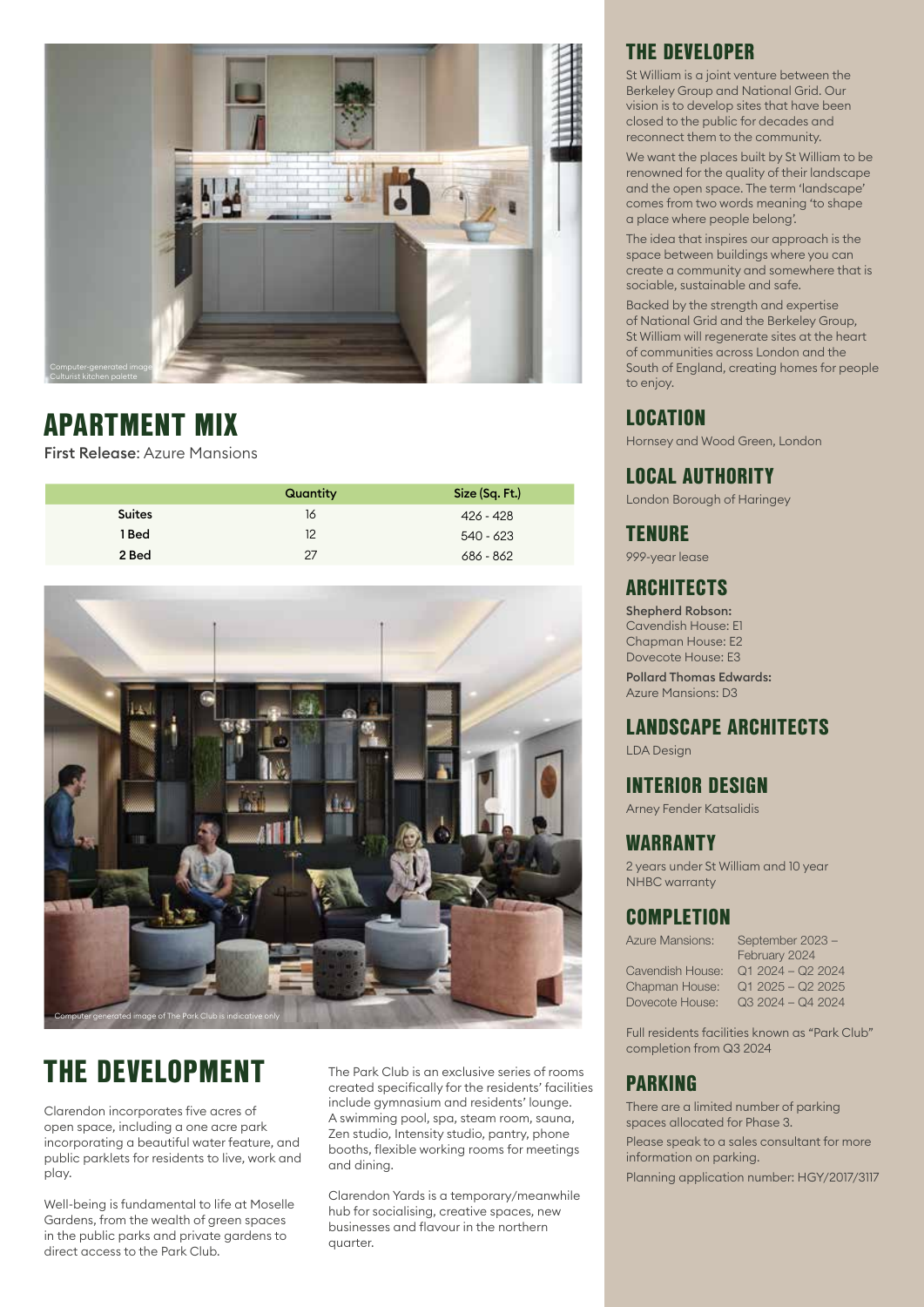



# THE LOCATION

**4** stations within walking distance of: Wood Green and Turnpike Lane on the Piccadilly Line and Hornsey and Alexandra Palace on the mainline towards Kings Cross.

The Penstock Footpath Tunnel connects the scheme with direct access to the entrance of Alexandra Park.

Easy access to work, leisure and culture in London hotspots like Old Street, Islington, King's Cross and Moorgate.

The leafy village of Crouch End is a sophisticated and much loved area frequented by families, artists and professionals alike.

**19** acre park the iconic Alexandra Palace sits proudly on the hill overlooking Clarendon and provides panoramic views of the London Skyline. Hornsey is a Victorian suburb with shops, bars and restaurants including florists, vintage stores, cosy coffee shops and great pubs.

A cosy enclave set high above the city, Muswell Hill has a charm all of its own comfortably nestled between Highgate, Hampstead Garden Village and Crouch End.

# EDUCATION

30 minutes from world class education. Research and teaching powerhouses; Kings College, only 26 minutes away on the underground and London School of Economics is just 28 minutes away on the Piccadilly line.

King's Cross is the new home to Central St Martins – an internationally renowned centre for arts and design, You'll find five primary schools and six secondary schools rated as good or outstanding by Ofsted in the immediate vicinity, plus the world's top universities, colleges and business schools only a short Underground ride away. Research and teaching powerhouses including the London School of Economics and University College London are also nearby.

## JOURNEY TIMES

From Wood Green Underground station

| King's Cross St Pancras                   | 14 mins |
|-------------------------------------------|---------|
| Covent Garden                             | 21 mins |
| Leicester Square                          | 22 mins |
| Farringdon (Crossrail)                    | 25 mins |
| Knightsbridge                             | 28 mins |
| Paddington (Crossrail Heathrow Express)   | 35 mins |
| <b>Heathrow Airport</b>                   | 63 mins |
| Travel times taken from google.co.uk/maps |         |